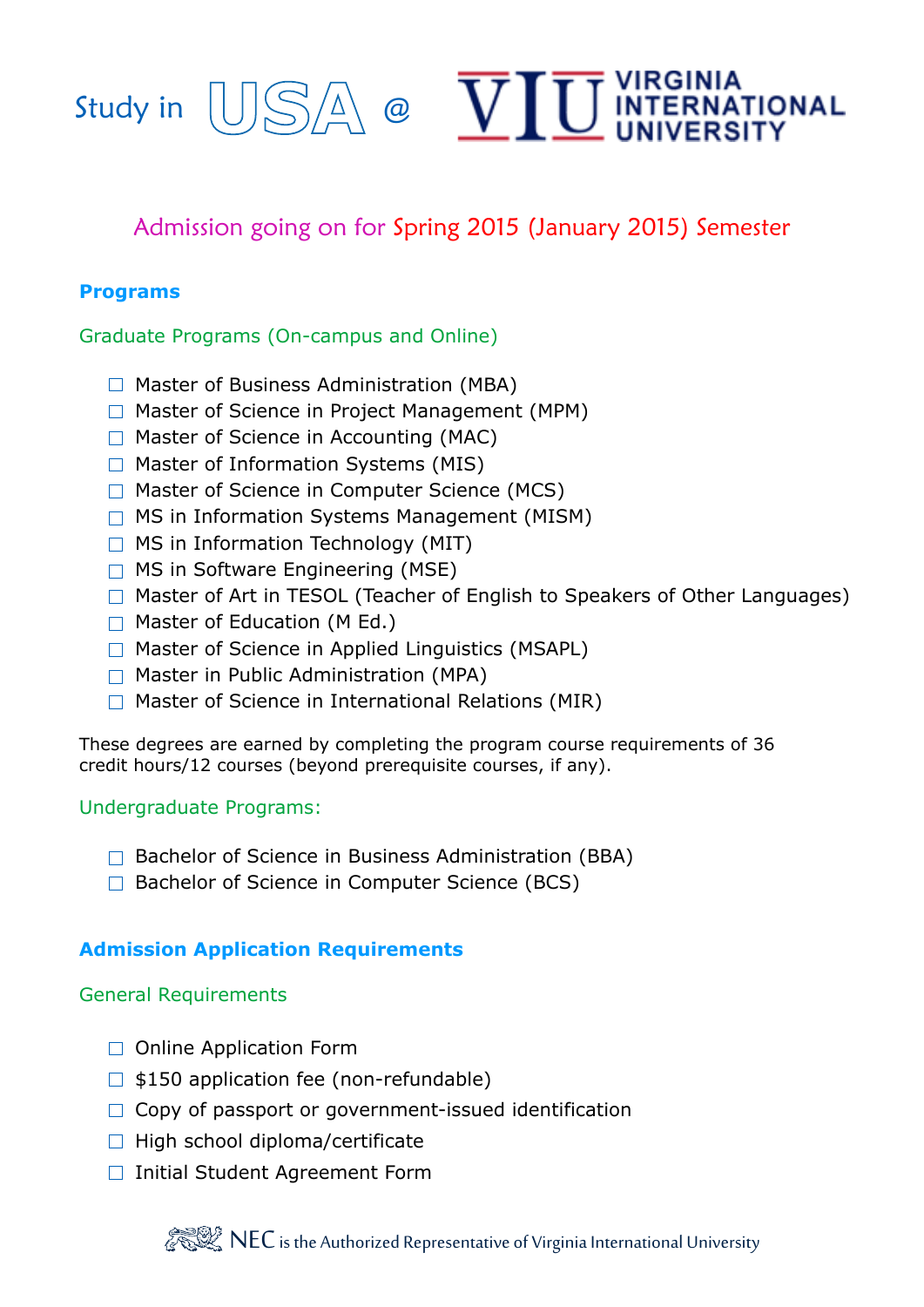### Additional Requirements for International Students

The following documents are required for all students applying for (or currently holding) F-1 visas. These documents are also required if you are changing your visa status.

- $\Box$  Bank statement of sponsor
- $\Box$  Statement of Financial Support Form (non-US sponsor)
- $\Box$  Official language proficiency test scores

#### **English Language Requirements**

- 1. TOEFL Internet-based (iBT): 79 Computer-based (cBT): 213 Paper-based (pBT): 550
- 2. IELTS Academic overall band score: 6

### **Tuition Fees**

#### Graduate Degree Programs:

| Tuition               | Per credit | Per course | Per semester |
|-----------------------|------------|------------|--------------|
| Full-time (9 credits) | \$726.00   | \$2,178.00 | \$6,534.00   |

#### Undergraduate Degree Programs:

| Tuition                | Per credit | Per course | Per semester |
|------------------------|------------|------------|--------------|
| Full-time (12 credits) | \$410.00   | \$1,230.00 | \$4,920.00   |

#### 7-Week ESL Program

--> \$1,400.00 (Full-time)

#### **Intakes/Semester**

Fall (August/September); Spring (January);